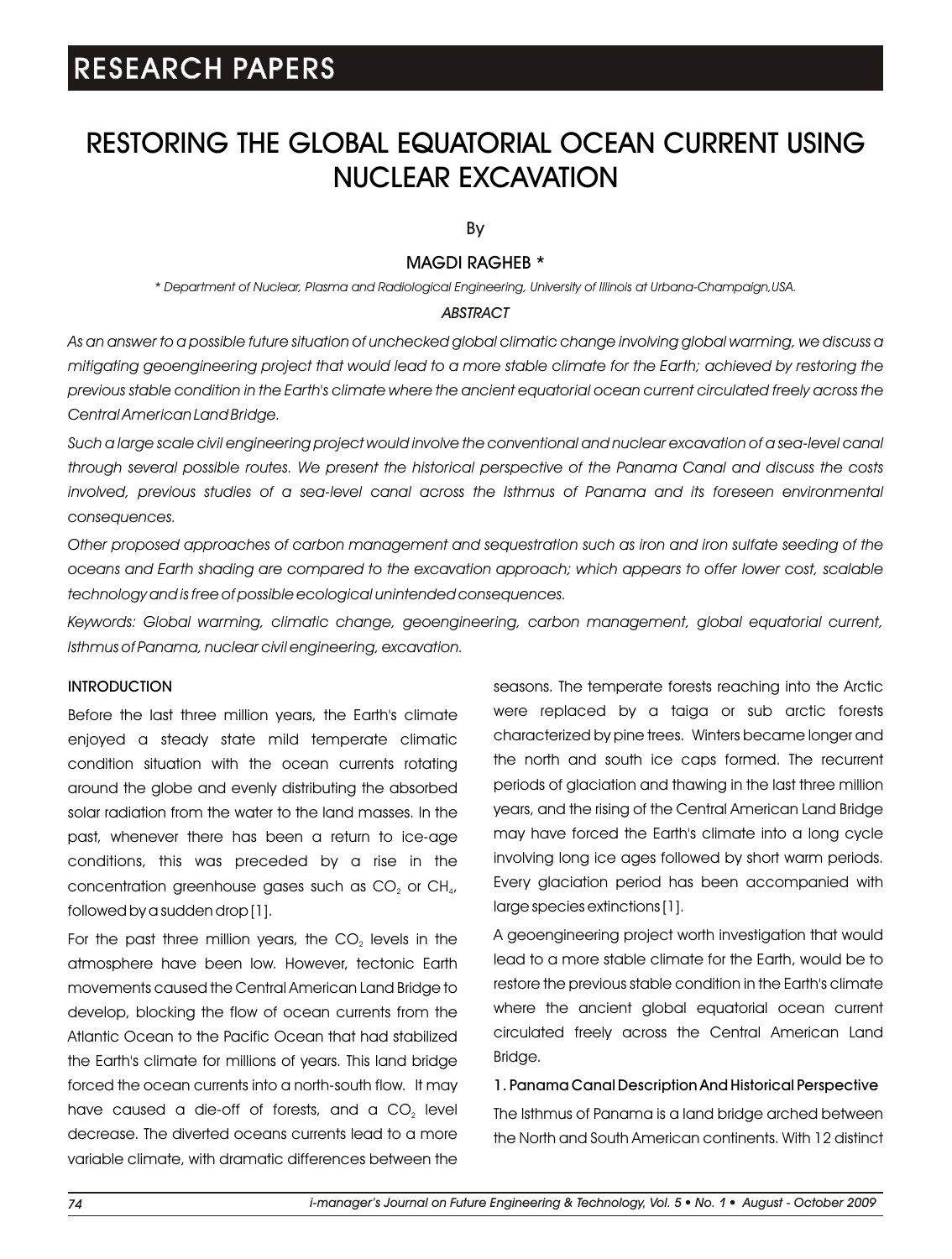ecosystems between mountains, rainforests, cloud forests and beaches, it is home to a large biodiversity. In the 16th century, Spanish mariners thought of a shortcut waterway through the Isthmus of Panama. Mariner Balboa conceived the notion in 1513, but the daunting idea was forgotten. French financier Ferdinand de Lesseps, 367 years later tried to build a sea level canal like the Suez Canal between the Mediterranean and the Red Sea. Disease, scandal, rain, corruption and the jungle claimed the lives of 16,000-20,000 workers, and the effort was discontinued [2].

By 1900, the USA devoted the engineering resources to take on the challenge. President Theodore Roosevelt committed to the project, signed a treaty with Panama, and the project started with a 35,000 persons work force.

Construction started in 1904 creating one of the world's largest artificial lakes: Lake Gatún, as well as an 8 miles winding channel called the Gaillard Cut. Six massive locks were built to raise or lower the giant sea-going vessels to a height of 85 feet. More than 52 million gallons of fresh water are used for each ship which transits the Panama Canal.

Completed in 1914, the Panama Canal cost over \$336 million and 5,600 lives lost to tropical diseases such as yellow fever, temperatures reaching 130 °F, and accidents. It has saved every ship passing through it a 7,872 miles trip around South America. Each ship takes a 51 miles journey through an intricate system of gates, locks, and drains, including dredged approach channels at each end (Figure 1). A single trip through the canal requires million of gallons of water, and busy days can see up to 40 trips. For the water it needs, the canal depends on one of the world's biggest artificial lakes: Gatún Lake. For its water supply, Gatún Lake depends on the health of the surrounding rain forest [3].

The Panama Canal consists of artificially created lakes, channels, and a series of locks that raise and lower ships through the mountainous terrain of central Panama. Built by the USA from 1904 to 1914, the Panama Canal posed major engineering challenges, such as damming a major river and digging a channel through a mountain



Figure 1. Panama Canal locks. Source: Microsoft Bing NASA image.

ridge. It was the largest and most complex geoengineering project of this kind ever undertaken by that time, employing tens of thousands of workers.

The Panama Canal system is composed of three major locks, one on the Atlantic side: the Gatún locks, and two on the Pacific side: the Pedro Miguel and Miraflores locks. The Gailard cut represents the line of continental divide. To supply this system of locks a large amount of water is required, a goal fulfilled by the artificially created Gatún Lake. Running parallel to the canal is the Panama Canal Railway designed to absorb the extra shipping traffic generated by ships too large to use the facilities.

The canal cuts through the central and most populated region of Panama, and it has been a point of dispute between the governments of Panama and the USA through most of its existence. Under a 1903 treaty, the USA controlled both the waterway and a large section of the surrounding land, known as the Panama Canal Zone, considered as a USA territory [2].

The people of Panama resented this arrangement and argued that their country was unfairly denied the benefits accruing from the canal. Eventually, demonstrations and international pressure led the USA to negotiate two new treaties, which were signed in 1977 and took effect in 1979. The treaties recognized Panama's ultimate ownership of the canal and all the surrounding lands. More than half of the former Canal Zone came under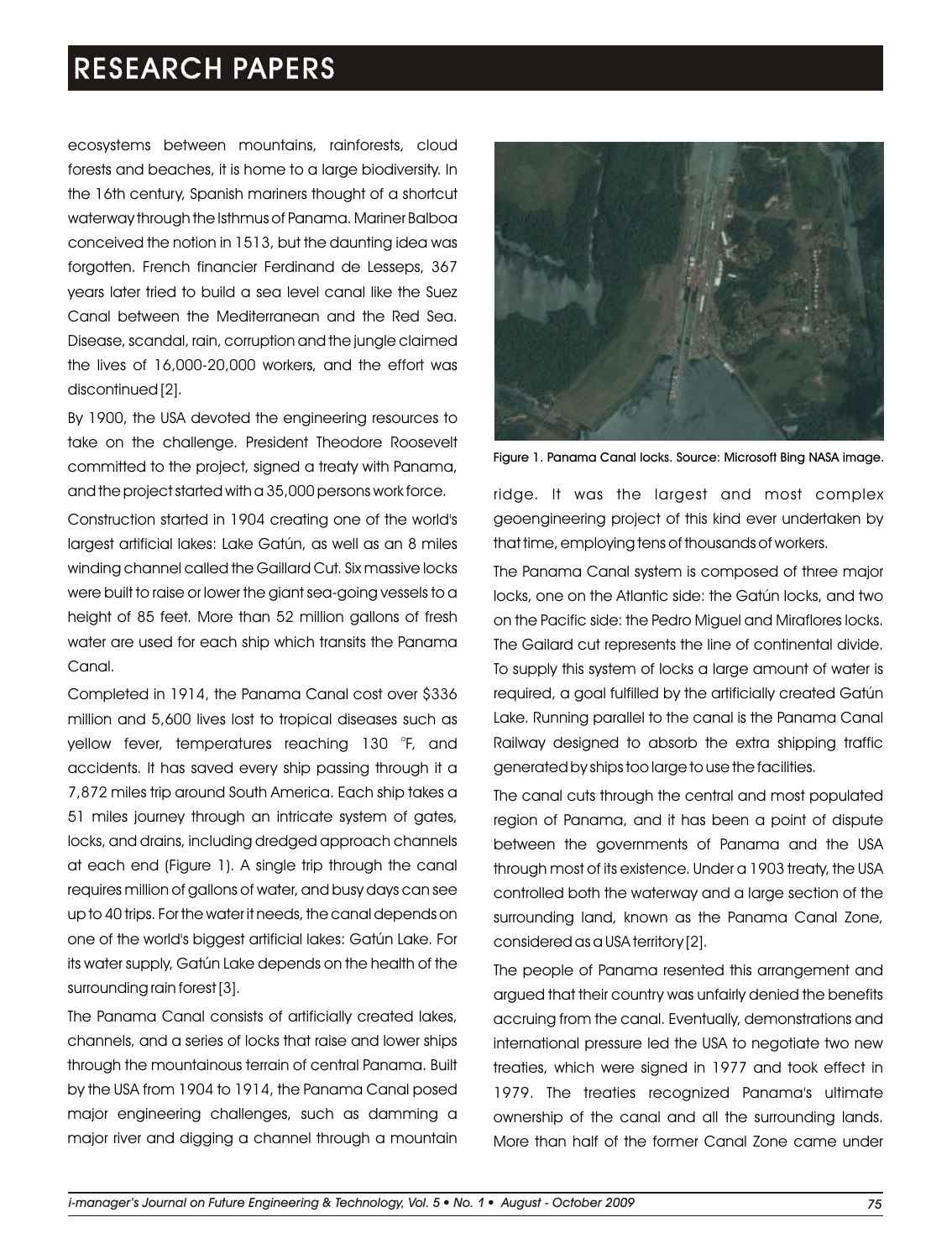Panamanian control shortly after the treaties were ratified. Control of the canal was turned over to Panama on December 31, 1999. In December of 1989, the USA invaded Panama, ostensibly in order to capture its President Manuel Noriega and held him in a Florida prison serving a 40 year sentence for alleged drug trafficking.

Article XII of the Panama Canal Treaty provides for a joint study of "the feasibility of a sea-level canal in the Republic of Panama." In 1981 Panama formally suggested beginning such a study. After some discussion, a Preparative Committee on the Panama Canal Alternatives Study was established in 1982, and Japan was invited to join the USA and Panama on this committee. The committee's final report called for the creation of a formal Commission for the Study of Alternatives to the Panama Canal, which was set up in 1986. Although there was a general perception that the costs of such a canal would outweigh benefits, the commission is continued studying the problem without further action [3].

The French financier Ferdinand de Lesseps attempted digging a canal at sea level around 1884, in the same way as the Suez Canal between the Mediterranean Sea and the Red Sea. Even though he succeeded with the

| Parameter                                          | Length [feet]    |
|----------------------------------------------------|------------------|
| Length of each lock chamber                        | 1,000            |
| Width of lock chamber                              | 110              |
| Depth of lock chamber                              | 70               |
| Minimum depth of water in each lock                | 40               |
| Width of each lock gate leaf                       | 60               |
| Height of lock gates                               | 47-82            |
| Thickness of lock gate leaf                        | $\overline{7}$   |
| 18<br>Diameter of main culvert for filling locks   |                  |
|                                                    | Weight [tons]    |
| <b>Towing locomotive</b>                           | 55               |
| Lock gate leaves                                   | 390-730          |
|                                                    | Distance [miles] |
| Length of canal, deep water to deep water          | 50               |
| Shoreline, Gatún Lake                              | 1,100            |
| Distance saved by ships, San Francisco to New York | 7,873            |

Suez Canal Company, he ended his life bankrupt and confined in jail for fraud following the failure of his Panama Canal Company. The present Panama Canal was started in 1904 and finished in 1914 using the labor of a  $\frac{1}{2}$  million men.

After debating on the most appropriate place for the canal, the USA Congress authorized President Theodore Roosevelt to purchase the French assets and take over the Panama project. Panama, where the isthmus was located, was then part of Colombia. Negotiators from both countries agreed upon terms, but Colombia rejected the treaty, holding out for more financial payments. Angered, President Roosevelt stopped negotiations and found another way to get the isthmus. He supported the Panamanian revolutionaries in their fight for independence from Colombia. An American fleet was dispatched to both sides of the isthmus, blocking its sea approaches. Colombian forces were forced into a land approach through the dense Darien Jungle, and were forced to turn back. Panama achieved its independence. The USA acquired the lease to build the Panama Canal on very favorable terms with the newly independent country.

The Panama Canal is a major maritime route slashing 8,000 miles off the shipping distance between the east and west coasts of the American continent [2].

The Panama Canal, however, does not slice through the mountainous backbone of Panama. It is constructed as a series of locks interconnecting artificial lakes constructed by damming rivers in the mountains, and feeding the canal through gravity. About 52 million gallons of fresh water are flushed into the sea every time a ship passes through the canal. Since about a couple of decades ago, scientists are noticing that Panama's climate is slowly becoming drier, possibly caused by the clearing of the forests along the canal's watershed: 2/3 of the forests in the hills have been cut out. Silting and mudslides in 1970 and 1984 are affecting the one-way traffic of ships. Modern super tankers and large bulk carriers are too large to go through the canal. A time may come to consider the possibility of a new sea level canal of the order of a Table 1. Technical Specifications of the Panama Canal [3]. mile or more in width in the isthmus area to restore the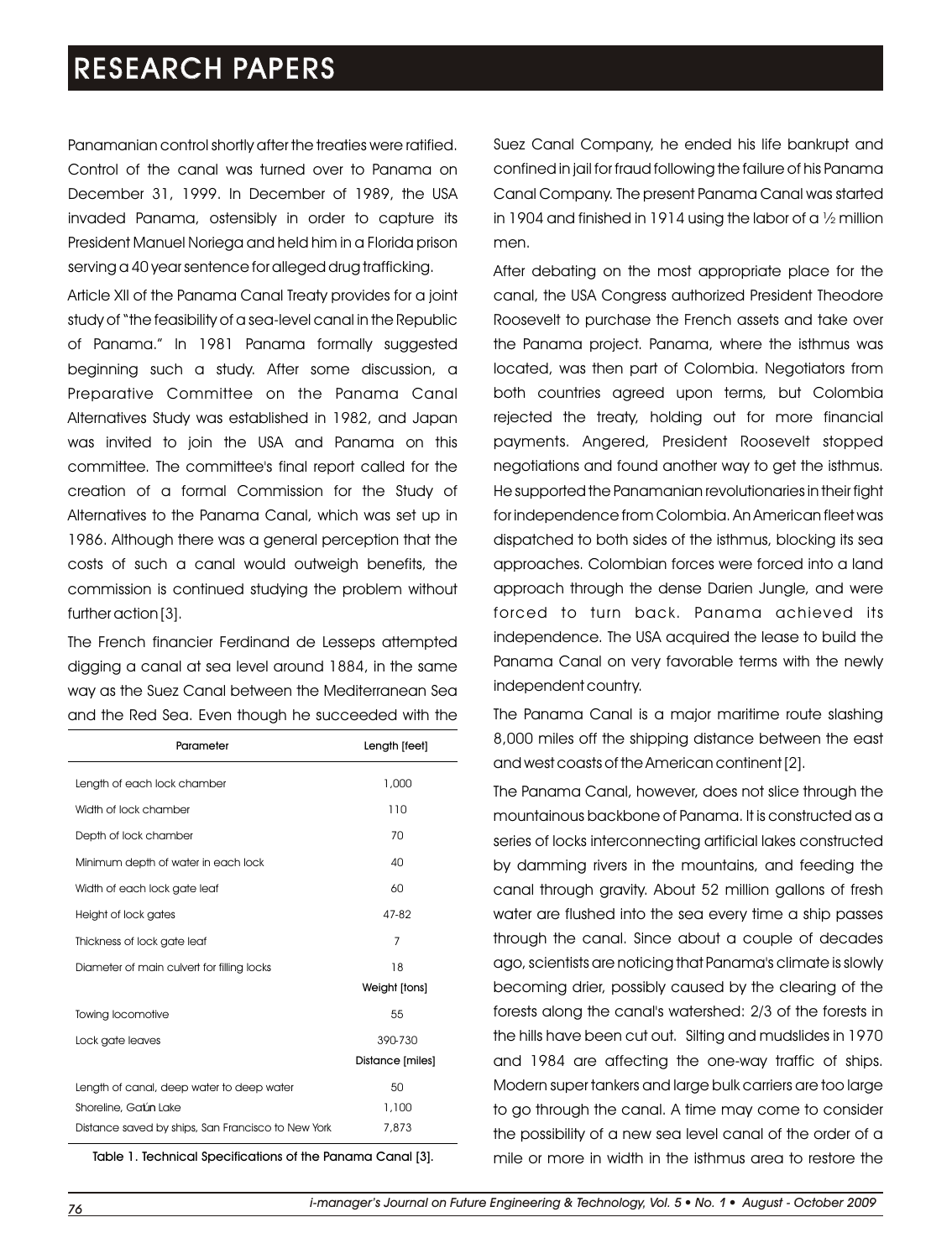ancient equatorial ocean current.

Control of the canal changed hands from the USA to Panama on December 31, 1999 [3].

An alternate sea level canal through Panama or northern Columbia, restoring the old ocean currents intercepted by Central American Land Bridge, may become an international global geoengineering project.

Five different Trans-Isthmian routes (Figure 2) and the relative costs for conventional and nuclear excavation for a sea level canal are possible as shown in Table 2. The cost figures include the operating facilities.

Some previous studies considered canals that were 600 feet wide and 60 feet deep, and canals which were 1,000 feet wide and 280 feet deep. A sea level canal construction would require the use of massive amounts of energy carving hills and mountain ranges [8]. Peaceful clean thermonuclear cratering devices releasing



Figure 2. The Panama Canal extends from Panama City on the Pacific Ocean to the south across Lake Gatún to the Atlantic Ocean to the North. Microsoft Bing NASA image.

| Location                                       | Lenath<br><b>Imiles1</b> | Divide[feet] | Maximum Relative Cost, Relative Cost,<br><b>Elevation of Conventional</b><br>Excavation | Nuclear<br>Excavation |
|------------------------------------------------|--------------------------|--------------|-----------------------------------------------------------------------------------------|-----------------------|
| Tehuantepec, Mexico                            | 125                      | 810          | 21.00                                                                                   | 3.71                  |
| Greystown-Salinas Bay,<br>Nicaragua-Costa Rica | 140                      | 760          | 6.61                                                                                    | 3.06                  |
| San Blas, Panama                               | 37                       | 1.000        | 10.00                                                                                   | 1.00                  |
| Sasardi-Morti, Panama                          | 46                       | 1,100        | 8.28                                                                                    | 1.16                  |
| Atrato-Truando, Columbia                       | 102                      | 950          | 8.49                                                                                    | 1.94                  |

Table 2. Relative costs of conventional and nuclear excavation for different Trans-Isthmian routes for a sea level canal across the Central American Isthmus [8].

megatons equivalent of TNT may be an economical means of achieving such an ambitious project as shown in Figure 4. As an example, Nicaragua could be an alternate sea level canal route, where a 140 miles sea level canal would connect the Pacific to the volcanic Lake Nicaragua, to the San Juan River. In all cases important environmental considerations will have to be addressed. Economical benefits must be allocated by the international community to the populations that would accept the undertaking of such projects in their territory.

### 2. Mitigating Global Warming: Environmental Carbon Management

Several basic strategies have been proposed to reduce carbon emissions into the environment [4]:

#### *2.1. Improvement of Energy Efficiency*

This should include the different sectors of carbon usage,



Figure 3. Location of Trans-Ithsmian possible routes. Microsoft Bing NASA image.



Figure 4: Peaceful clean thermonuclear cratering devices releasing megatons equivalent of TNT can excavate a sea level canal using nuclear civil engineering methodologies. Source: Project Plowshare, Lawrence Livermore National Laboratory, LLNL, University of California [8].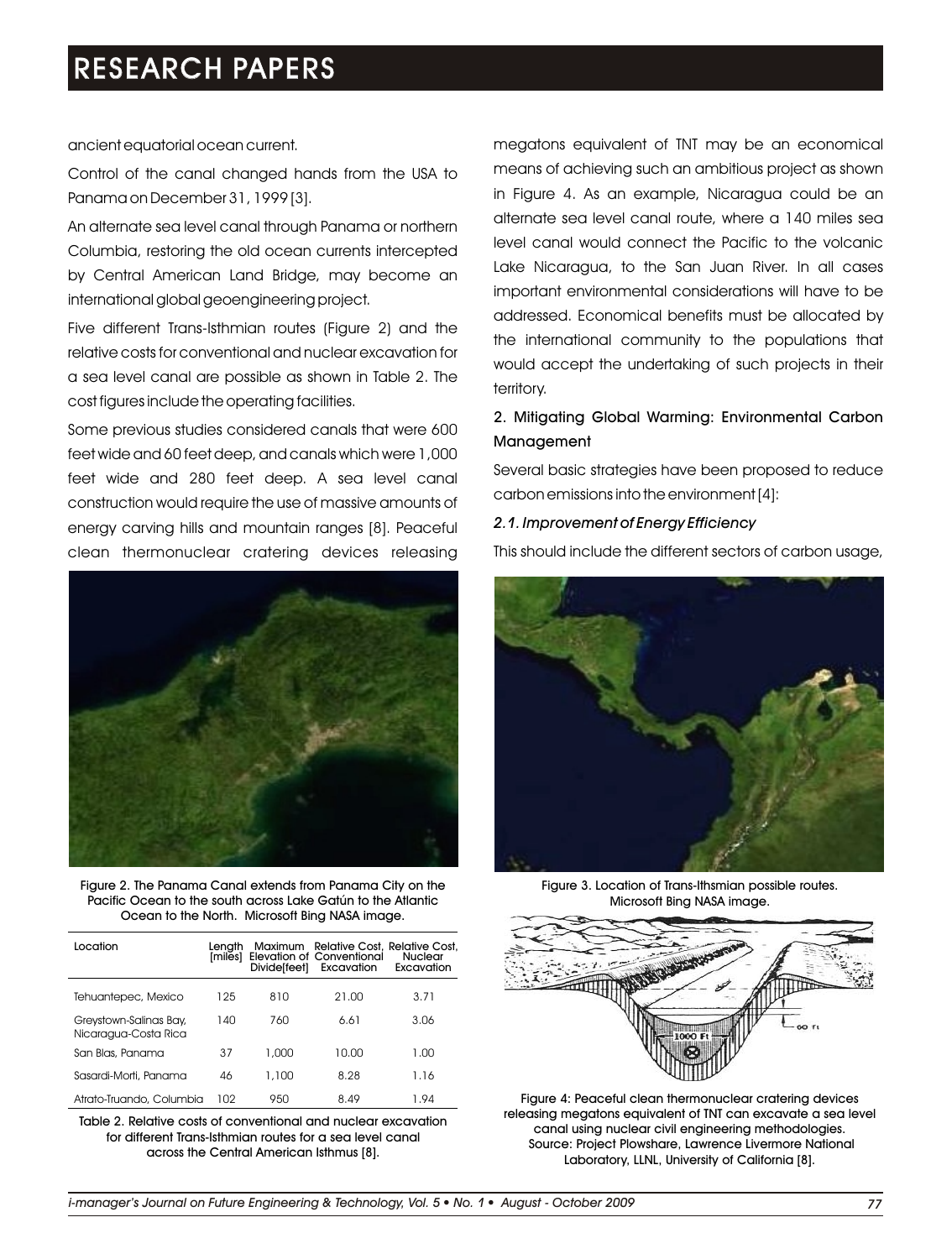including electrical utilities, transportation, industrial, residential, or commercial.

Considering the transportation sector, by applying new knowledge in combustion chemistry, non thermal plasmas, and catalytic processes to the piston engine, one can reduce carbon emissions. The most viable technology for reducing the carbon dioxide emissions of light vehicles is the use of the Diesel Engine, most probably in hybrid drive train configurations. Using light weight materials, improved aerodynamics and lower rolling resistance and after-treatment technologies, diesel engine cars can reach the 70-mile per gallon efficiency level. After-treatment technologies include catalytic converters that reduce pollution from the released hydrocarbons, oxides of nitrogen, carbon monoxide, and particulates. The new Homogeneous Charge Compression Ignition engine does not produce significant amounts of nitrogen oxides, and can replace the Diesel engine, if a control mechanism can be found for it. Careful choices of oxygenated and reformulated fuels such as cellulosic ethanol, sugar and other agricultural crops, avoiding the history of Methyl Tertiary Butyl Ethylene, MTBE contamination of water supplies in the USA can be considered.

### *2.2. Development of Low Cost Carbon Separation and Sequestration Technologies*

Soil tillage and the decay of plant residues release through microbial action significant amounts of carbon to the atmosphere. One simple application is in soil stabilization and carbon sequestration. This is the natural process by which the USA's prairies were formed

Carbon credit programs for farmers who would adopt notill and other conservation tillage approaches such as strip-till in farming could enhance carbon sequestration in crops residue. The surface of no-till fields has higher amounts of crop residue, carbon, and microbial and fungal activity that can use much of the Nitrogen from applied fertilizer. Thus adoption of these practices may result in a larger level of use of fertilizers. A question arises about how farmers can maintain long term production levels if their fields become covered with a thick layer of crop residue on the surface.

The commercial application of carbon credits started in October of 1999. A consortium of Canadian utilities paid the state of Iowa's farmers in the USA \$3-15 dollars per acre to adopt the no-till conservation strategy, replace commercial fertilizer with animal manure, and plant trees in an effort to obtain credit from the Canadian government for reduction of carbon emissions.

About 100 Iowa farmers were the first to be paid to practice no-till or minimum till farming to lower carbon emissions. As part of an agreement with utility companies, the IGF Insurance Company of DesMoines in collaboration with CQuest Ltd. of West DesMoines, Iowa, contacted its policy holders and other potential clients to ask if they would like to participate in the program. A modest 1.3 million tons of carbon credits for 2,000 and up to 6 million tons by 2,012 were contracted. The price paid is \$0.50 to \$2.50 per ton of carbon credits. Farmers should be able to deliver 4-5 tons of carbon credits per acre depending on their farming practices. This amounts to \$10 to \$15 per acre. USA farmers alone could sequester 300 million of carbon emissions annually.

Tillage is the enemy of carbon sequestering, so that the major method of carbon sequestration is through no-till and minimum-till farming. The difficulty is the need to maintain the soil's productivity. Research need to determine the optimum practices and locations and the carbon sequestering capacity of different soils.

Additional credits for sequestration are obtained through the saving of tractor fuel that otherwise would be used for tillage. A negative effect is the need to use more hydrocarbons for extra herbicides and fertilizers needed to maintain the soil's productivity.

Using livestock manure as fertilizer instead of commercial nitrogen fertilizer as anhydrous ammonia,  $NH<sub>3</sub>$ manufacture by natural gas would add more credits. If manure is injected into the soil instead of being stored in lagoons, less methane gas is released leading to further credits. Waterways, buffer strips and other conservation measures will also earn farmers carbon credits.

*2.3. Use of Fuels containing less or no Carbon*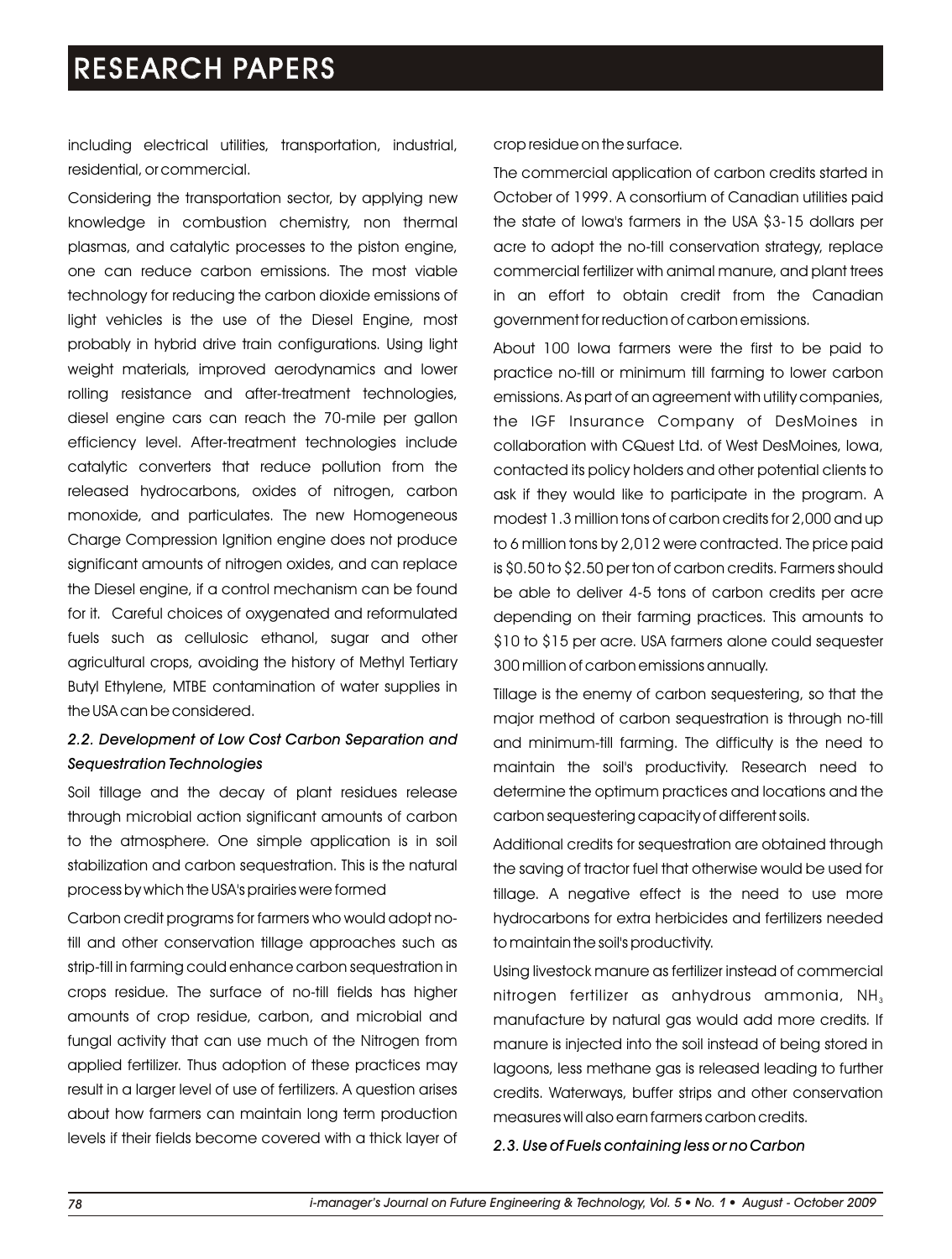Some fuels contain less carbon than coal, such as natural gas and hydrogen from dissociated water. Methods to manufacture low carbon fuels can be pursued such as methanol from natural gas, ethanol from agricultural crops such as sugar cane, liquefied natural gas, and hydrogen gas as an energy carrier from renewable energy sources. Trending toward hydrogenation and decarbonization will accelerate. Electricity production can be considered from sources that contain no carbon such as wind energy, solar energy, fission energy for the immediate future, and fusion energy for the long term [5].

### 3. The Carbon Storage Factor

In the Proceedings of the USA National Academy of Science in 2006, the agro ecologist Johan Six and other researchers at the University of California, Davis, Northern Arizona University and Wageningen University in the Netherlands defy the thoughts that the rise in the concentration of carbon dioxide would help plants fix more of it.

This challenges recent assessments and model projections from the Intergovernmental Panel on Climate Change which anticipated increases in soil carbon with rising carbon dioxide levels.

The new findings are that plants cannot keep up with increasing levels of carbon dioxide unless some essential nutrients such as potassium, phosphorus and molybdenum are added as fertilizers. In addition, the rising levels of carbon dioxide do not speed up the process of nitrogen fixation. Soils are limited in their impact on global warming because of their dependence on nitrogen and other nutrients. For soils to lock away more carbon dioxide as carbon, there has to be much more nitrogen than is normally available in most ecosystems.

Various plants such as legumes can pump nitrogen from the atmosphere into the soil by the process of nitrogen fixation. The process cannot keep up with increasing levels of carbon dioxide unless other essential nutrients are added.

Plants do play a role in mitigating global warming in that they store about half the carbon dioxide emitted into the atmosphere, temporarily until they decay, in land or marine ecosystems. However, the soils of unmanaged ecosystems have a limited and reduced capacity to clean up the excess carbon dioxide in the atmosphere.

This suggests that the ability of plants to counteract global warming by removing carbon dioxide from the atmosphere and storing it as carbon in the soil is limited. Future carbon storage by land ecosystems may be smaller than previously thought and is not a solution to global warming. Reducing the reliance on fossil fuels is more effective than expecting natural ecosystems to absorb the increasing levels of carbon dioxide.

### 4. Plankton Carbon Fixation, Ocean Seeding

Several approaches to carbon sequestration have been proposed and some of them are seriously being studied and even tried and tested.

#### 5. Iron Dust Seeding

In 2007, the USA National Aeronautics and Space Administration, NASA reported that satellite data showed that ocean plant life is shrinking, and that a 6-9 percent loss in plankton production has occurred since the 1980s. Some regions, like the equator, have experienced a 50 percent drop. This can result in an imbalance in the oceans ecosystems [6].

By seeding the plankton deficient areas of the oceans with micron size iron dust particles in the form of ground iron ore as a catalyst, photo plankton growth can be stimulated leading to algal blooms that last 2-3 months. Through the process of photosynthesis it would fix atmospheric CO<sub>2</sub>. About 50 percent of these algae would constitute food for sea life, the rest dies, bleaches and sinks down. Due to the increased pressure from the column of water above it, as it reaches a depth of 1,000 feet it should be trapped for decades, at 1,500 feet, for centuries, and at 3,000 feet for millennia.

It is not yet known how much  $CO<sub>2</sub>$  is ingested by the plankton per ton of seeded iron. Side effects of the process include the depletion of oxygen in the water by the algal bloom, the overproduction of nitrogen and of carbonic acid, and the ocean currents could carry the dead plankton back to the surface where it would release the trapped  $Co<sub>2</sub>$ .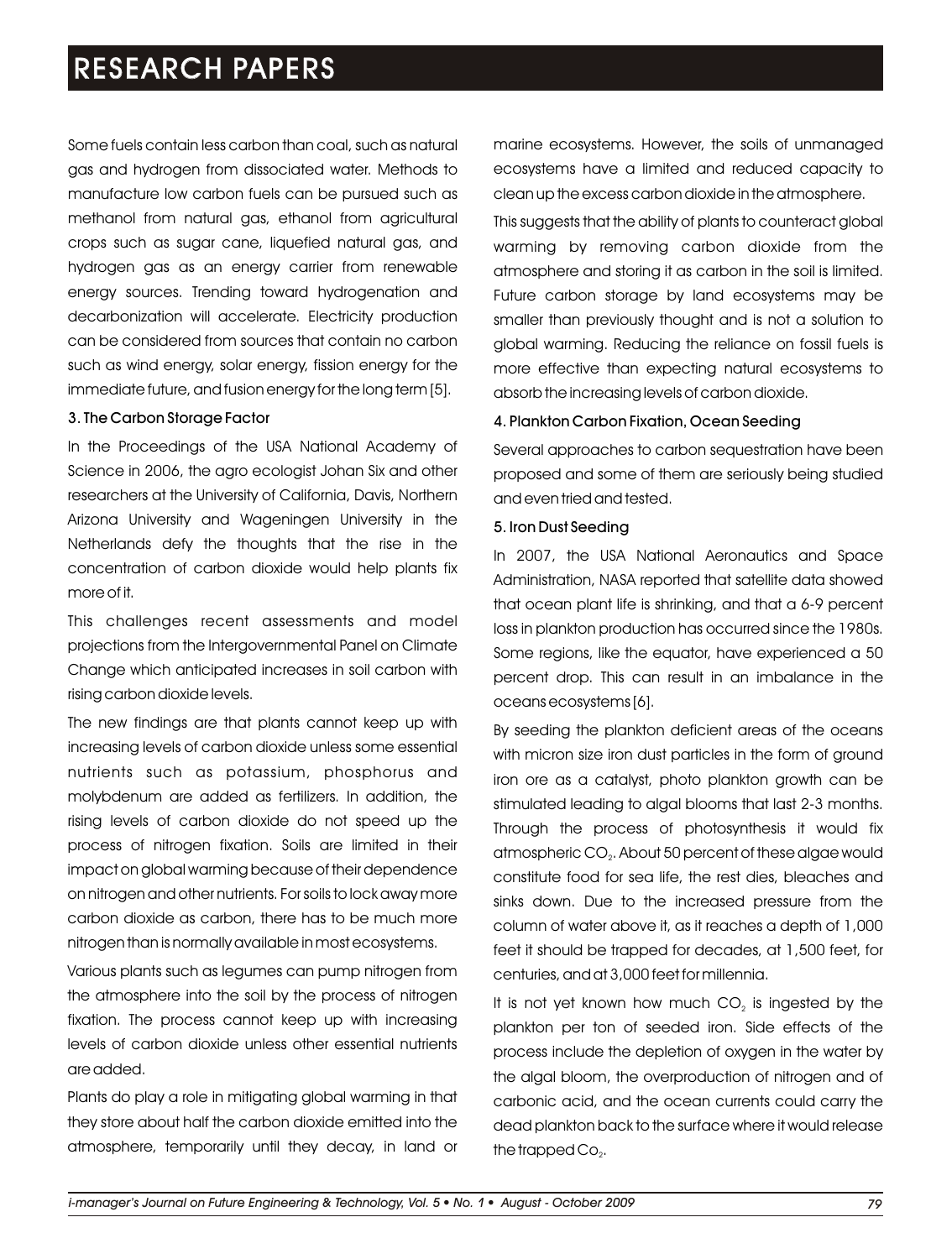Every ton of sequestered carbon corresponds to three tons of CO<sub>2</sub>. Countries that signed the Kyoto Protocol such as Japan and Canada are already trading carbon credits. In the USA, which did not sign the protocol, the states of Texas and California set up a certification process for carbon credits trading.

### 6. Natural Negative Feedback Effect

The ocean that surrounds the Antarctic continent is full of nutrients such as nitrogen. The only element lacking for plankton to be able to bloom there is iron. Wind was the only proven source of iron in the Southern Ocean, blowing much needed iron oxide and other metal oxides from the dusty deserts of the southern continents. The quantities moved by this method are minuscule.

Another powerful mechanism has been operating under the waves for millions of years: icebergs fertilize the ocean around the South Pole with microscopic particles containing iron. Algae are then able to bloom, and they in turn absorb the greenhouse gas carbon dioxide from the Earth's atmosphere via photosynthesis. Some of the algae then sink to the ocean floor. This helps to slow down global warming. Icebergs dump around 120,000 tons of iron into the Southern Ocean, causing 2.6 billion tons of CO<sub>2</sub> to be removed from the atmosphere. This massive amount corresponds to the greenhouse gases emitted from power plant smokestacks, home chimneys and automobile exhaust pipes in India and Japan combined.

The Earth itself seems to be using this self healing negative feedback process, although it is by no means sufficient to halt global warming. The effect is expected to increase in the coming decades, as more and more ice breaks off from ice sheets due to rising temperatures. This is happening especially along the Antarctic Peninsula, which has seen a rapid temperature increase of 2.5 degrees Celsius or 4.5 degrees Fahrenheit in the last 50 years. For every percentage point increase in the amount of ice that breaks off, an additional 26 million tons of  $CO<sub>2</sub>$  is removed from the atmosphere [4].

Ice is moving out from the interior of the Antarctic continent faster than ever before, grinding across the rocky bedrock and releasing iron oxides such as schwertmannite. Iron from these minerals then allows algae in the ocean to bloom in greater quantities.

This naturally occurring iron fertilization process does not come close to tapping the nutrient rich but iron poor Southern Ocean's full potential to act as a CO<sub>2</sub> sink. The iron-deficient area covers 50 million square kilometers or 20 million square miles. If this entire expanse were to be artificially fertilized with several million tons of iron oxide, the ocean could remove three and a half gigatons of carbon dioxide from the atmosphere. This amounts to an eighth of the yearly emissions created by burning oil, gas and coal.

### 7. Iron Sulfate Seeding

Among scientists and environmental entrepreneurs, a plan has long been in the works to fertilize the ocean around Antarctica with iron sulfate, using large tankers. The scheme is controversial since environmentalists fear such geoengineering could knock the ecosystem out of balance. American oceanographer Mary Silver even predicts possible large-scale proliferation of toxic algae. For this reason, the UN Convention on Biological Diversity in May 2008 called for a moratorium on such plans, at least until further scientific results become available [6].

A particular species of algae that grows along the coast is of interest. Spores of this species are enclosed by a silicon dioxide shell, and they also incorporate carbon dioxide into their organic inner parts. When the spores then sink through the water, even fish can hardly digest them. Then the greenhouse gas is sure to be out of the Earth's atmosphere for several hundred years.

An authority at the United Nations should oversee future iron fertilization projects undertaken to save the climate. This matter cannot be left in the hands of industry, allowing companies simply to buy their way out of other climate related obligations with a tanker full of iron sulfate.

### 8. Earth Shading

If global climatic change results in runaway warming; directly shading the Earth from solar radiation could be considered as an alternative. Ken Caldeira at the Carnegie Institution in the USA proposes seeding the stratosphere with millions of tons of reflective particles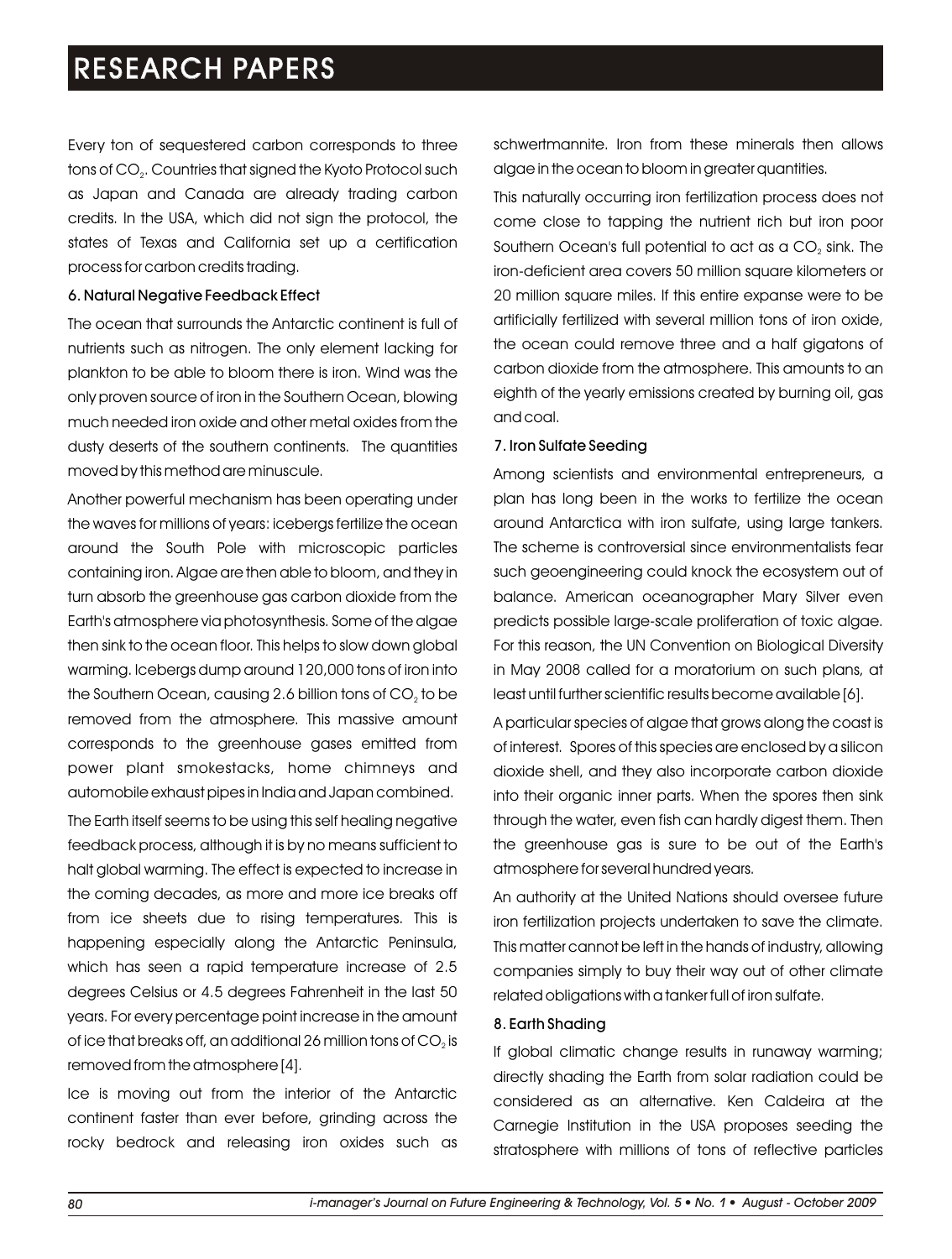such as sulfates. Since they would fall back to Earth, the process would have to be continually delivered [7].

The use of sulfates as heat reflectors is confirmed from the observations from volcanic eruptions. The eruption of Mount Pinatubo in the Philippines in 1991 launched into the stratosphere about 10 million tons of sulfur resulting in a dimming haze around the Earth that dropped the average global temperature by about one degree Fahrenheit. The effect lasted over a one year period.

A similar suggestion is advanced by Roger Angel from the University of Arizona in launching thin silicon nitride discs that are two feet in diameter and weighing less than one gram into space between the sun and the Earth. Their number would reach into the trillions and the deployment would take decades and cost trillions of dollars.

#### Discussion

The current consensus is that global warming caused by increased CO<sub>2</sub> emissions, and other greenhouse gases such as methane, will warm the Earth's atmosphere by about 5-6 degrees Fahrenheit in the next century. The climate data from the 1930s could be used as a predictor of the future effects. However, the heat waves of the 1930s did not last for long, and temperatures returned to the average levels. This may not be the case in the future, since it would take 50 to 100 years for some greenhouse gases to be dissipated in the atmosphere, or be absorbed by the ocean waters or biomass [6].

Once injected in the atmosphere, it would be impossible to significantly decrease the CO<sub>2</sub> concentration by other than the natural means. If the concentration would double then quadruple to the 600 ppm level, decreasing it by 100 ppm would be a monumental task. In principle, this would require 1,000 chemical plants, with air intake speed of 30 km/hr, each 100 m high and 1 km long, to operate for 30 years, to recycle 1/6 th of the atmosphere.

Adjustments to the new reality are already occurring. Increased rainfall, longer growing seasons, warmer winters and higher dew points in the summer are already being observed in the American plains. Plant disease pressures have increased in many areas due to increased moisture and higher dew points, which requires different variety selection and disease management strategies. Farmers are already responding with more pattern tile drainage, split applications of fertilizer to reduce the risk of leaching and runoff losses during downpours. The earlier arrival of spring weather has shifted events such as egg laying, the end of hibernation and flower blooming ahead about five days per decade for temperature zones species [6].

Unintended consequences and side effects could be met from the geoengineering projects such as an effect on the ozone layer from Earth shading. It may come to be realized that weaning ourselves from fossil fuels is the cheapest alternative. If this is not realized on a timely basis, in the case of a global warming emergency what appears presently too costly may be perceived in the future as a necessity.

Humanity has one to two decades or so at hand to study and try to solve the problem before the consequences would become irreversible. The future course of action should be based on a comparison of the risks and benefits of different energy sources, but it appears that enhancement of fossil fuels usage should not be encouraged, unless compelling reasons arise. New agricultural tillage and forestry management practices would have to be developed.

If the possibility of severe weather events becomes more of a probability, geoengineering projects restoring more stable climatic states, such as the restoration of the ancient equatorial current across the Central American Land Bridge using conventional excavation or nuclear civil engineering methods, may provide a mitigating and beneficial sustainable climatic change.

#### References

[1]. Art Bell and Whitley Strieber, "The Coming Global Superstorm," Pocket Books, Simon and Schuster, New York, 2000.

[2]. Matthew Parker, "Panama Fever: The Epic Story of One of the Greatest Human Achievements of All Time p The Building of the Panama Canal," Doubleday, New York, 2007.

[3]. William J. Jorden, "Panama Odyssey," University of